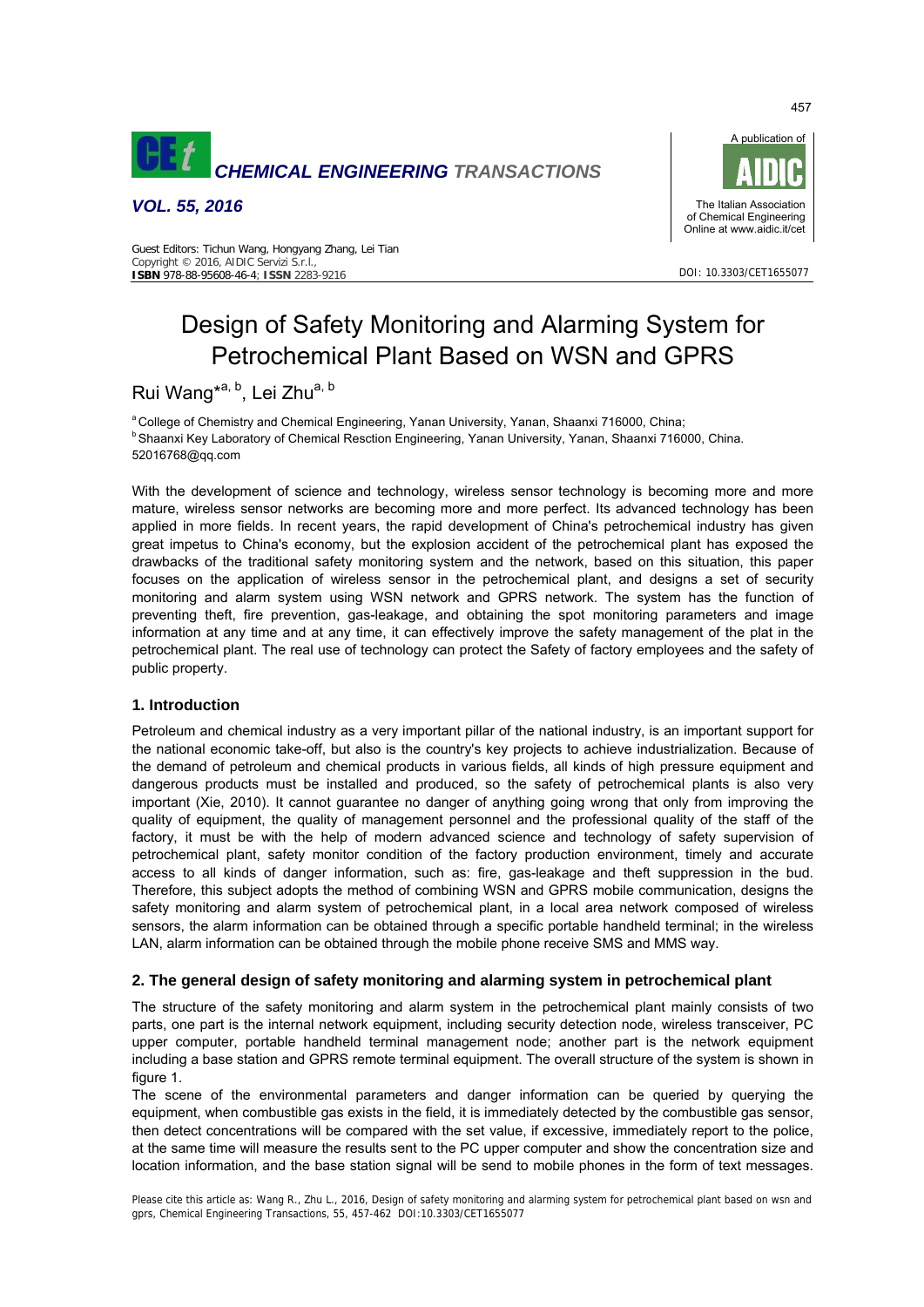When other dangerous situations occur, the field node will be tested in the same way. When the factory staff want to understand the situation, the position of the query and the specific parameters to be checked can be input by the key through the portable handheld terminal, then the corresponding node will be real-time parameters sent to the portable terminal. PC upper computer and portable handheld terminal can also check the site parameters or receive alarm information.



*Figure 1: the overall structure of the safety monitoring and alarm system in petrochemical plant* 

#### (1) Plant safety monitoring node

Plant safety monitoring node is equivalent to people's "skin" from time to time in contact with the external environment, it can perceive the information of the working environment of the plant area (Liu et al., 2008). It is mainly composed of smoke sensor, temperature sensor, humidity sensor, combustible gas sensor and camera.

#### (2) Management node

As a factory safety inspection node and portable handheld terminal, PC upper computer and GPRS remote terminal data transfer station, plays a "bridge" the important role in the system. The management node is mainly composed of MSP430FG4618 microcontroller, power module, GPRS module, wireless transceiver module.

#### (3) Portable hand-held terminal

The portable handheld terminal is used to check the field parameters and receive alarm information in the network. It is mainly composed of the MSP430FG4618 microcontroller, wireless transceiver module, power module, buzzer, LCD screen and keyboard composition.

#### (4) PC upper computer

The security detection and alarm system interface of the PC upper computer is prepared based on the VC 6, insert MSCOMM serial communication control can achieve PC serial communication. The data command and wireless transceiver device can be connected to the data transmission by the RS232 serial port through the management software On the PC upper computer.

#### (5) GPRS remote terminal - mobile phone

GPRS remote monitoring is mainly refers to carry the mobile phone device, the environmental parameters of the scene can be queried and the alarm information can be received in any location through the phone.

# **3. The hardware design of the safety monitoring and alarm system in the factory**

# **3.1 The hardware design of the scene node**

The scene node includes plant security detection nodes and management nodes, the two nodes are MSP430 series microcontroller as the core, they are the front part of the whole system. The plant security detection node is mainly responsible for the fire prevention, anti-theft and anti-gas leakage, it is the bridge of the whole system and responsible for the transfer of information.

(1) The hardware design of the plant security monitoring node

The plant security monitoring node consists of MSP430 series FG4618 microcontroller (Xie and Zhao, 2009), ME300B 4×4 keyboard (Deng, 2007), nRF401 wireless transceiver module, SHT11 digital temperature and humidity sensor (Zhang and Yang, 2007), TGS813 combustible gas sensor (Sun, 2007), ion smoke sensor, TX-05C infrared switch, ZSV-01P camera, ZX12864M1A LCD screen, power supply module for an audible alarm buzzer and LM2596T regulator chip.

(2) The hardware design of the management node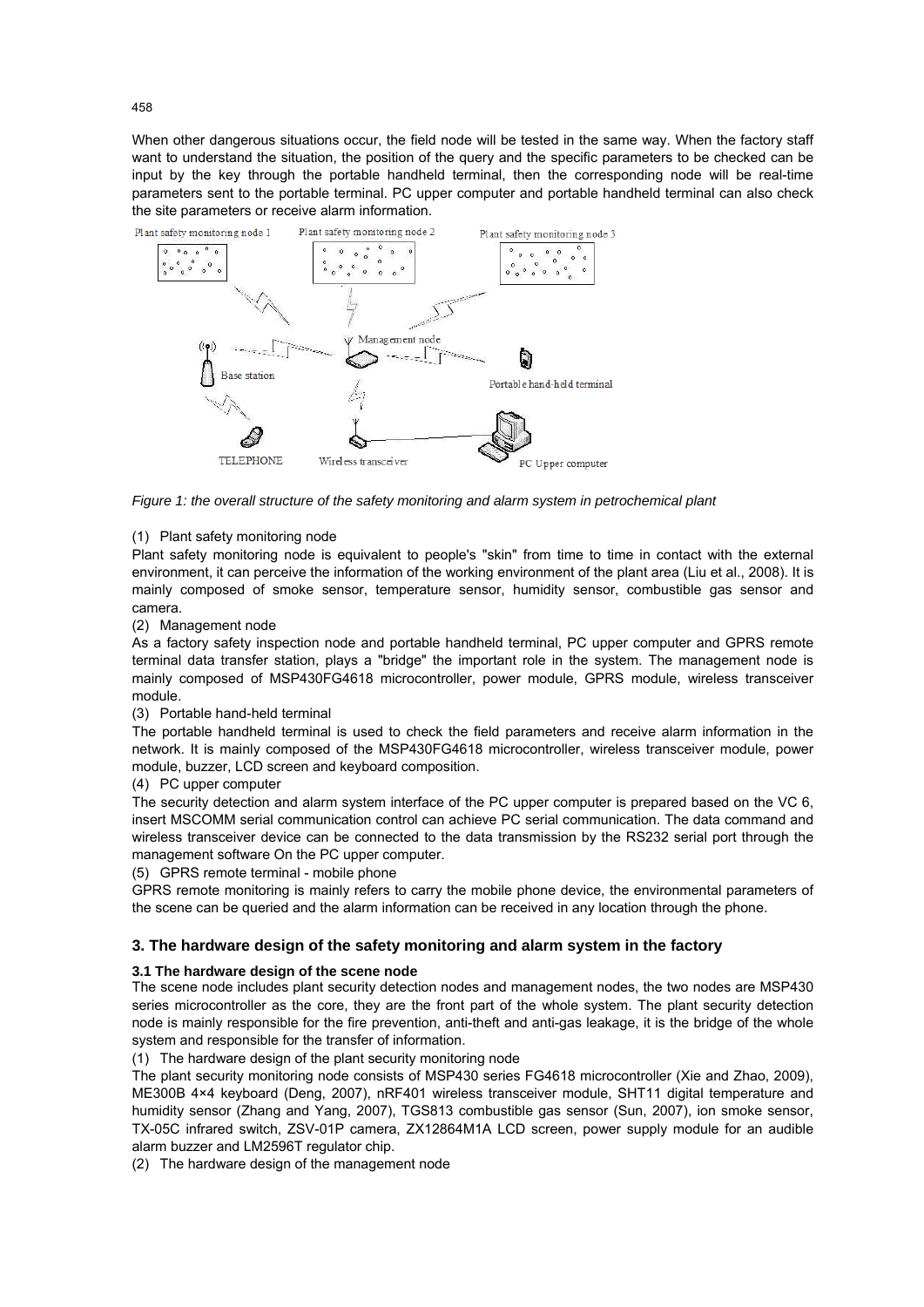The management node consists of MSP430FG4618 microcontroller, power supply module, nRF401 wireless transceiver module and GPRS M20 module (Bai, 2003). The management node is the data transfer station, is the intranet and extranet connection "channel".

#### **3.2 Hardware design of portable handheld terminal**

Portable handheld terminals need to use two kinds of power supply voltage that are 3.3V and 5V. The power module design of portable handheld terminal is the same as plant security detection node, but there is no connection to a variety of sensors.

#### **3.3 Hardware design of wireless transceiver for PC upper compute**

PC upper compute is connected with wireless transceiver device through the RS232 serial port, the main task of the wireless transceiver module is to send the data that is sent from management node to PC upper compute, also can send the command from PC upper compute to the management node to perform their tasks.

#### **4. Software design of the safety monitoring and alarming system of the plant**

#### **4.1 The software design of the plant security monitoring node**

As the site safety detecting device for factory, its program flow chart is shown in Figure 2. Each module will be initialized after the system is energized, then enter the system interface, if the scene node receives the command from the PC upper compute, portable handheld terminal or GPRS remote termina, it can execute the corresponding operation according to the command, and send the detected data back to the corresponding terminal equipment.



*Figure 2: Program flow of the plant safety inspection node device* 

#### **4.2 Software design of portable handheld terminal**

The portable handheld terminal program is shown in Figure 3, The system will be serial, LCD screen and other modules to initialize After boot, then enter the main menu interface. The field environmental parameters: temperature, humidity, concentration of combustible gas, smoke, and real-time picture of the site can be displayed by the corresponding input commands of the keyboard.

#### **4.3 Software design of host computer**

#### (1) VC 6 MSCOMM serial communication controls

MSCOMM control (Microsoft Communications Control) is the ActiveX control of simplified Windows serial communication programming which is the Microsoft company to provide. As long as the program is inserted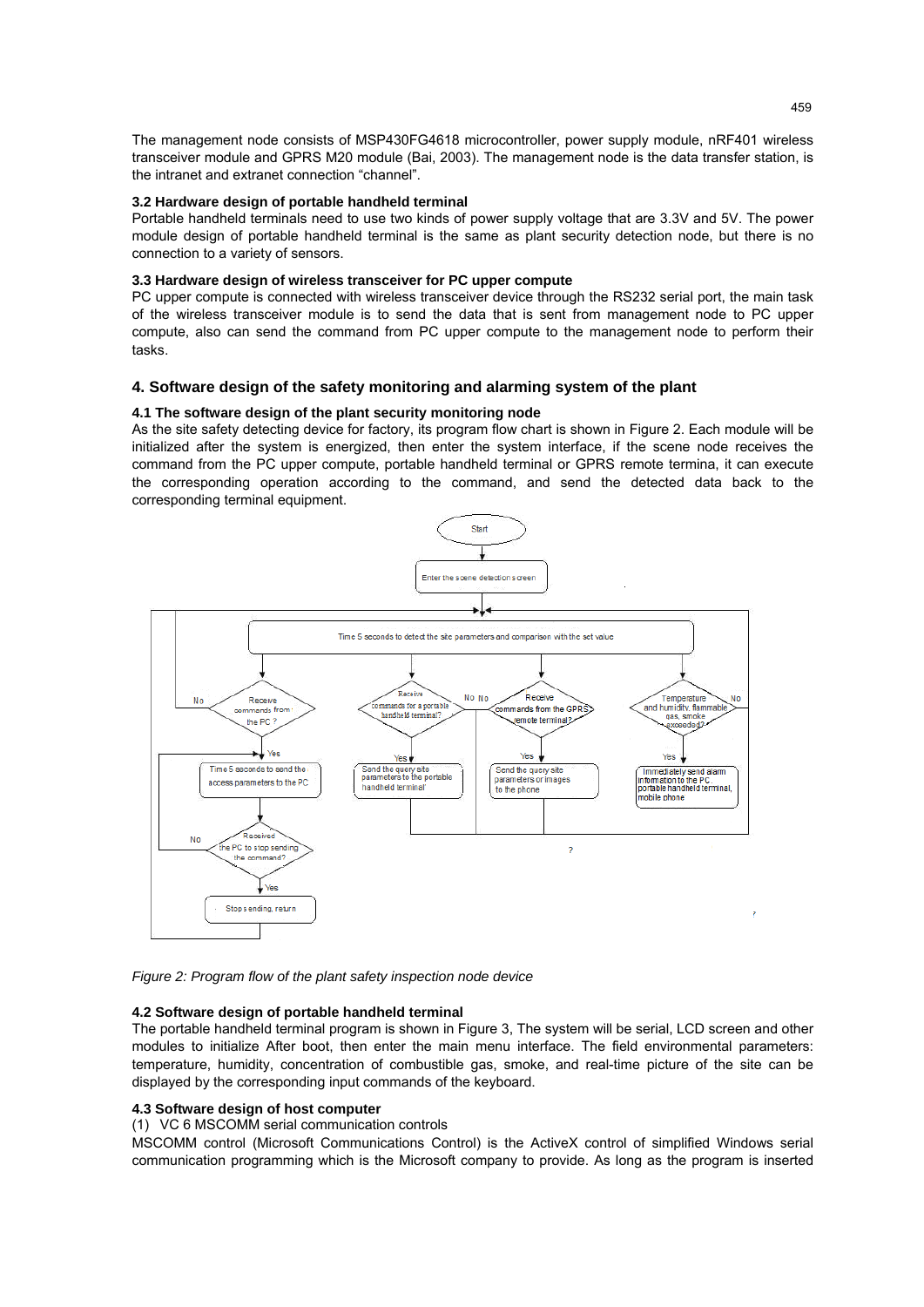into the control can be achieved in the PC serial data transceiver. (Zhang and Liu, 2006) According to the parameters of the security monitoring of the need to write a program to achieve the desired operation of the 4 interface, because the program is longer, the preparation process is no longer listed.



*Figure 3: Program flow chart of portable handheld terminal* 



*Figure 4: PC upper computer monitoring interface* 

460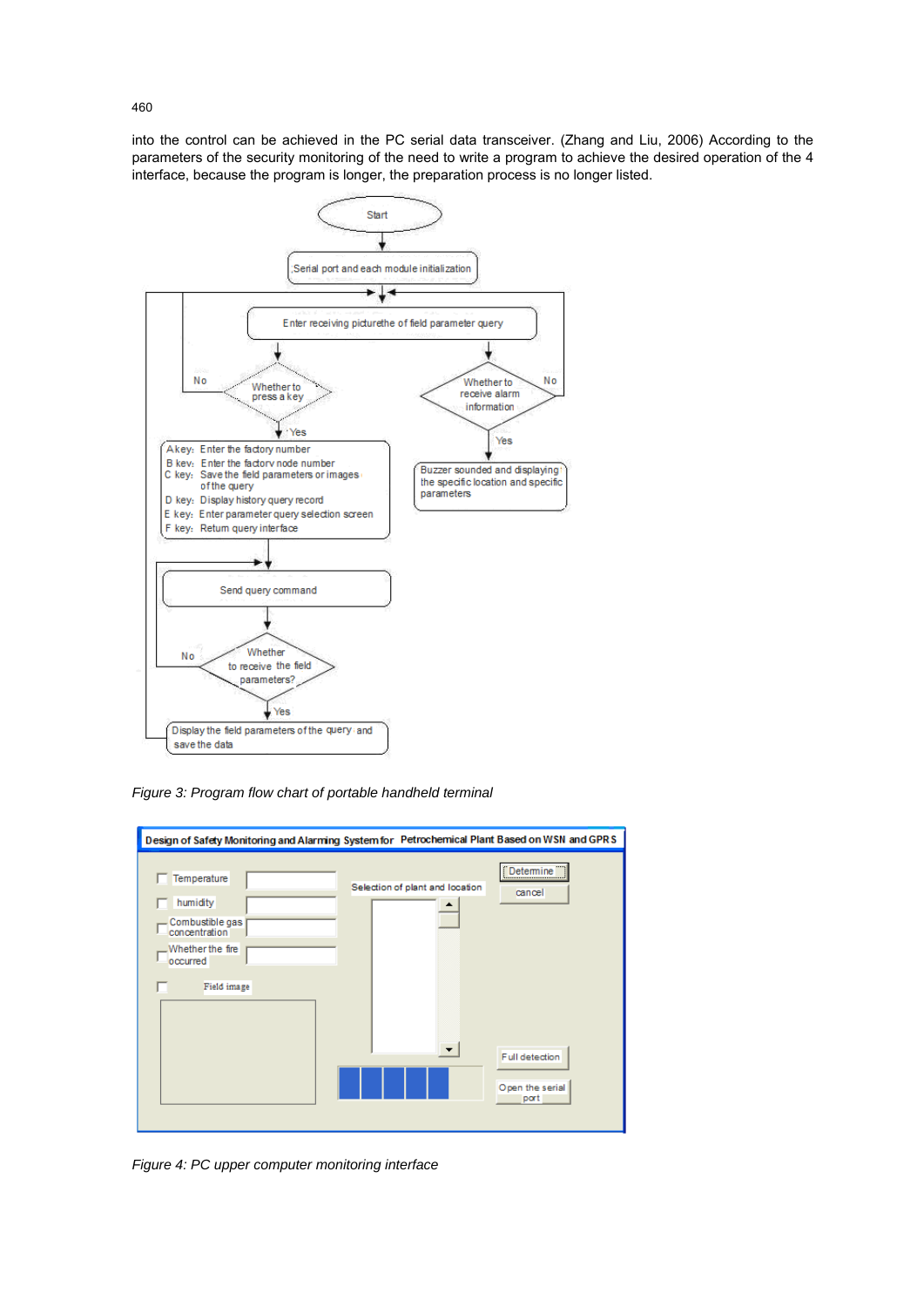#### (2) PC upper computer program flow chart

PC upper compute interface can be used to receive display temperature, humidity and combustible gas realtime data and smoke status, can carry on data collection, and can realize the image data receiving and display. Its program flow chart is shown in Figure 5.



*Figure 5: PC upper computer program flow chart* 

# **5. Conclusions and prospect**

Based on the security detection and alarm system application, it combined with the current management situation of petrochemical factory, designs a set of security monitoring and alarm system of petrochemical plants, including plant security detection node, portable handheld terminal, PC upper computer and GPRS remote terminal four parts. The system has the function of preventing theft, fire prevention, gas-leakage, and obtaining the spot monitoring parameters and image information at any time and at any time, it can effectively improve the safety management of the plat in the petrochemical plant. The real use of technology can protect the Safety of factory employees and the safety of public property.